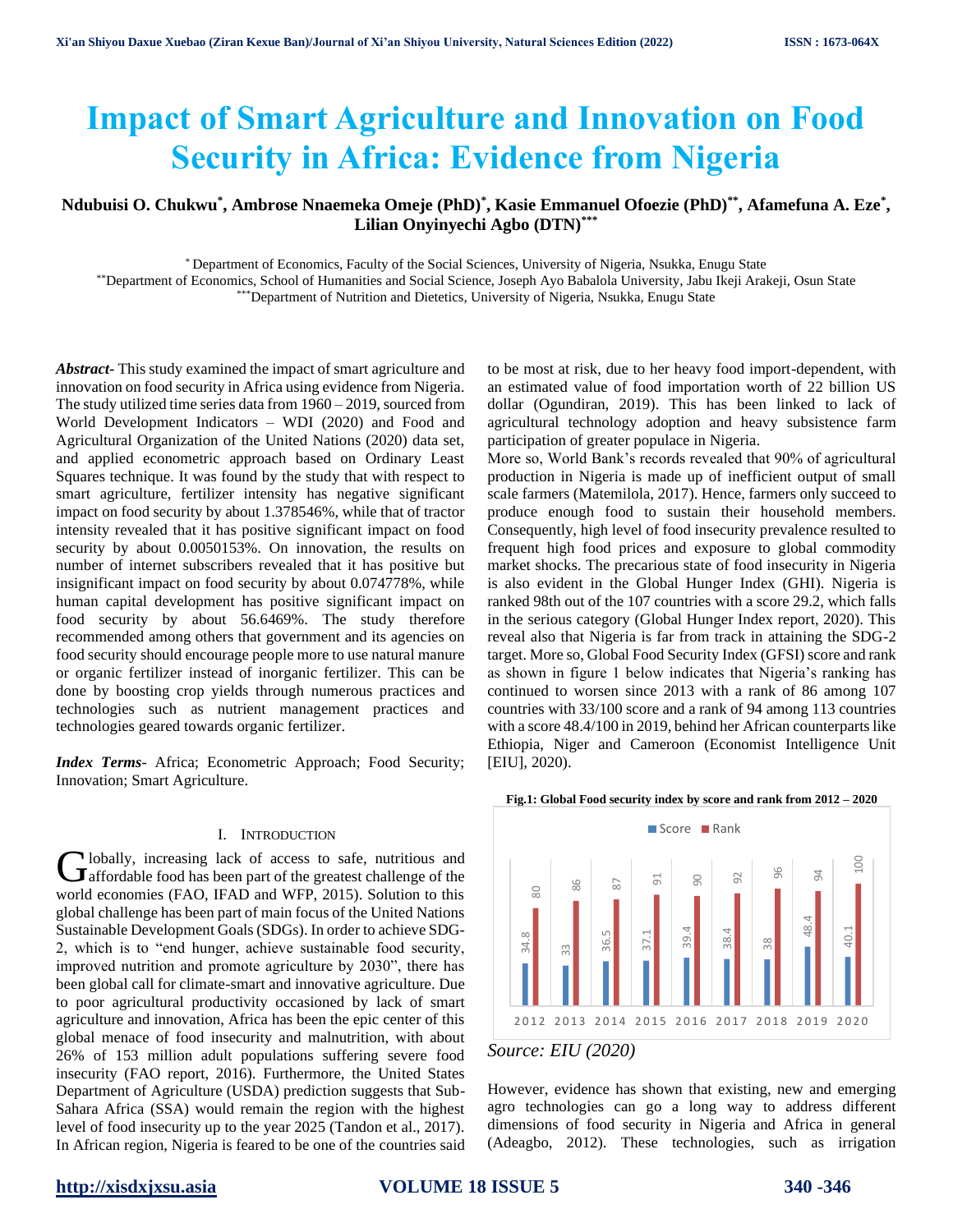technology could assist in food availability, while post-harvest and agro-processing innovation can promote food accessibility. Tapping into these existing and emerging smart agricultural technologies for food security requires investments in physical and human capital. Sadly, most farmers in Nigeria are smallholder participants with low agro-tech knowledge and also lack access to affordable cultivating and harvest equipment (Mapfumo et al., 2015). Thus, most farmers depend on manual labour for farm activities (Matemilola el al., 2017).

Despite the high rate of tele-density witnessed in couple of decades in Nigeria, with over 203.5 million active telecommunications subscribers, Nigeria have not effectively harness the full potential of e-agriculture (Agrobusiness times report, 2021). Unlike countries such as India (Reuters Market Light), Ghana (mFarms), Kenya (MPesa, iCow), that have utilized ICT innovations to increase their agricultural outputs. Reuters Market Light (RML) in India for instance has improved farmers' productivity by 14-16 % with farmers trading even more profitably (IFPRI, 2002). The adoption of the emerging innovation by smallholder farmers in Nigeria has been slow and low (Jack, 2013).

Though concerted efforts have been made by private investors as well as the government to promote innovation and give a new face to agriculture in Nigeria. Like the adoption of 130 farmers in Jigawa state into the National Adopted Village for Smart Agriculture program by the Nigeria's Federal Ministry of Communications and Digital Economy. The program was targeted at providing farmers a means to showcase their farm produce to digital world market. Other efforts by successive governments to promote agricultural production include establishment of agencies and several policy intervention initiatives like Operation Feed the Nation, Lower River Basin Development Authorities, National Seed Policy and Seed Development Plan, Green Revolution and regulatory bodies such as the Directorate of Foods, Roads and Rural Infrastructure (DFRRI), Agricultural Transformation Agenda and National Agricultural and Land Development Authority (NALDA) among others. Yet these concerns and efforts by the Nigerian government have not translated into effective policy interventions and implementation. Nigeria still depends on massive importation of food and could not solve the long term food insecurity challenges.

Hence, this study seeks to investigate the effects of smart agriculture and innovation on food security in Nigeria. The rest of this paper is structured as follows; section 2 discussions on literature review, section 3 captures the methodology and data sources, while section 4 and 5 is the result discussion and policy recommendations.

#### II. LITERATURE REVIEW

The concept Smart Agriculture is referred to as the application of modern technological techniques/skills into agriculture in order to increase productivity (Spandana & Pabboju, 2019). Smart Agriculture can furnish the farmers with daily/weekly updates with respect to the soil quality, crop health and energy consumption level within the farm (Spandana & Pabboju, 2019). Also, it can assist farmers in the following farm activities; smart irrigation, crop monitoring, crop disease detection, green house

management, plant growth monitoring and energy management among others (Iorliam, Iorlian & Blum, 2021). According to Jack (2013) agriculture innovations could enhance yields in Africa. This view is also corroborated by Senz et al. (2017) that indicated that smallholder farmers can feed Africa if the regions' small-scale producers adopt intensified agro practices with seeds and fertilizers.

Theoretical discussions relating smart, diffusion of innovations and agriculture abound in the agricultural technology adoption literature (see Bishwanger & Ruttan, 1978; Hayami, 1981; Ruttan & Hayami, 1984). These theories connect and facilitates development of hypotheses on smart agriculture adoption. For instance, diffusion of innovations theory by Rogers (2003) specifies the characteristics of an innovation, which include among others; compatibility, complexity, relative advantage, trialability and visibility. These characteristics shape the rate of agriculture innovation adoption. Rogers relates diffusion as a dynamic process that transcends via communication. Diffusion of innovation is a communication process that volute overtime through certain channels in a social system. The important notion of diffusion of innovation literature is centered on the understanding on when and why innovation is rejected or accepted. The assumption that guides this notion is that a good diffusion approach is a good thing, because it results to a swift and widespread innovation adoption, even despite unanticipated and negative consequences revealed in literature (Peixotio, Castro, & Nasamento, N.A).

Another theory by Hayami and Ruttan (1971, 1985) termed induced innovation hypothesis, relates technological and institutional innovations in agriculture with economic conditions and opportunities (Jaleta et al., 2018; Pradhan & Ranjan, 2016). The theory asserts that resource endowment or constrains, like labour and capital, influence the level adoption of innovations (Pradhan & Ranjan, 2016). Their argument was based on the idea that new innovations is an economic activity that can be significantly influenced by economic conditions (Sunding & Zilberman, 2000). The possibility of emergence of new innovation could be a response to scarcity of resources and/or economic opportunities. Existing empirical studies have corroborated with this theory and demonstrates that availability of resources (including assess to credit and labour) constitutes a major determinant of smart and innovative agricultural practices (Caspe & Dalabajan, 2017; Lopez- Ridaura et al., 2018).

In line with these views, factors that aid adoption of agricultural technologies have remained rather inconclusive. At both micro and macro level, a number of studies have found different determinants as important in making adoption decisions by farmers (Arslan et al., 2014; Kabunga, Dubois & Qaim, 2012; Mariano, Villano, & Fleming, 2012; Pannell, Llewellyn & Corbeels, 2014). Past literature indicates that there are several barriers to technology adoption, ranging from lack of insurance and limited access to credit to price risk, and majorly focuses on the effect of production risk on overall output (Kassie et al., 2008; Di Falco et al., 2011; Di Falco et al., 2014).

While some other empirical studies have focused on the implications of climate-smart agriculture on food security using micro data obtained from use of questionnaires (Hassan et al., 2018; Amadu, 2018; Wekesa et al., 2018; Jelagat, 2019). Their findings revealed that climate-smart agriculture practices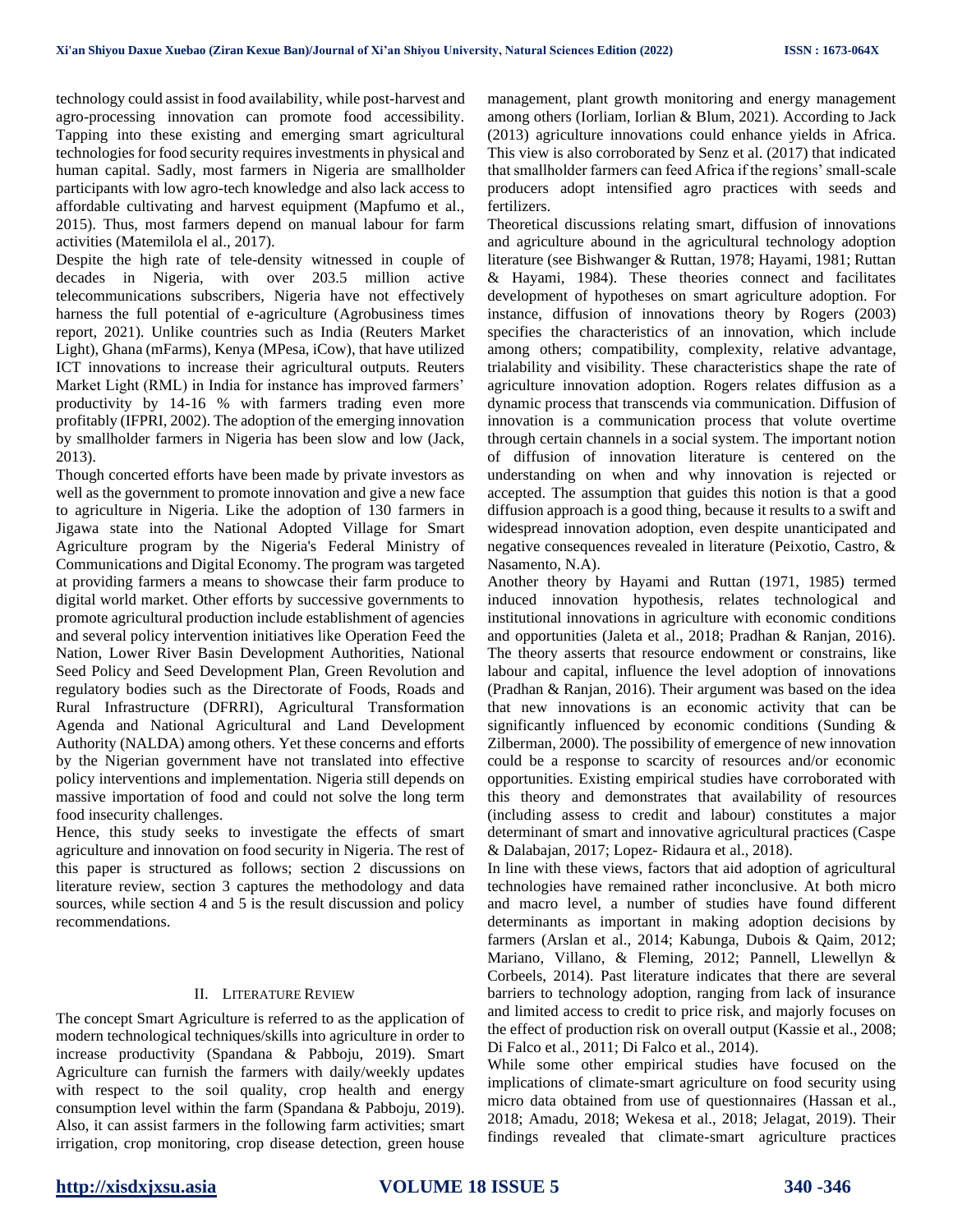significantly influenced food security. Amadu (2018) noted also that available knowledge on agricultural innovations was not available to small-scale farmers and therefore farmers continued practicing unsustainable farming in Southern Malawi.

Furthermore, literature expanded on the impact of ICT on crop production. Some of the studies in this area used macro data (Vanek et al, 2010; Aker, 2011; Armstrong. & Gandhi, 2012;

Asenso-Okyere & Mekonnen, 2012; Chavula, 2013; Salampasis & Theodoridis, 2013; Adamides & Stylianou, 2013); Vosough et al, 2015; Zhang, et al, 2016), while others utilized micro data (Hassan et al, 2011; Chukwunonso, Abubakhar & Obidi, 2012; Ramli et al., 2013). Most of these empirical studies revealed that ICT adoption and internet utilization have positive impact on agricultural output. Though these studies also indicate that most of the framers are not acquainted with these ICT tools and they are easily accessed by farmers in the communities studied (Ejemyovwi et al., 2017; Ugboh & Tibi, 2008). Therefore, recommended that ICT facilities be made accessible in most rural areas in various localities (Ugboh & Tibi, 2008).

#### III. THEORETICAL FRAMEWORK AND METHOD OF ANALYSIS

### *A. Theoretical Framework*

The Solow's technological change growth model serves as a theoretical framework for this study. The model provides a good insight for analysing the effect of technological innovation on agricultural sector production. The theoretical postulates of Solow relate to the explanation of the determinants of output growth including agricultural sector outputs as given below in equation (3.1):

 $Q = f(k, l, t)$  … … … … … … … … … … … (3.1) where;  $Q =$  total output,  $k =$  capital,  $l =$  labour,  $t =$  time which allows for technical change or innovation, and  $f =$  functional notation.

We presume in this study that the quantity of output produced by the agricultural sector is a function of the number of technological factors applied. In this wise, it will be possible to relate food security (i.e., the growth in quantity of food production) with technological changes. Solow's ideologies challenged assertions of others that solely believe that savings and capital accumulation are the main determinants of food security (Osabohien, Osabuohien & Urhie, 2017). With insight from Solow's theory, technological change among others factors which include human development, economic efficiency, and infrastructural development can affect food security (Osabohien et al., 2017).

## *B. Method of Analysis*

In order to investigate the effects of smart agriculture and innovation on food security in Nigeria, this study adopted econometric approach based on Ordinary Least Squares (OLS) technique. The functional form of the econometric model states that food security is a function of smart agriculture and innovation. This can be seen in equation one specified below:

 $foodsec = f(smtagric, innov, hcd)$  ... ... ... ... ... ... (3.2) where;

foodsec = food security (proxied by food production index)

In addition to ICT and internet utilization implications on agricultural output, quality of labour has also been identified in the literature as a key factor that affects agricultural output. A study in West Africa on the role of ICT on agriculture; labour and capital were elastic, which implies that any change in labour and capital would proportionately increase agricultural output (Akimuda, 2014).

Empirical literature on the impact of smart agriculture and innovation on food security abound in developed and developing countries. Most scholarly works have found a positive relationship between food security and smart agriculture, while other studies found inverse relationship. However, this current study would build on the existing knowledge by further assessing how smart agriculture and innovation impact on food security in Nigeria. Thus, this current study would utilize time series data from FAO and WDI, unlike most previous studies in Nigeria that used primary data.

smtagric = smart agriculture (proxied by fertilizer intensity, and tractor intensity)

innov = innovation (proxied by number of internet subscribers/number of individuals using the internet (% of population)).

hcd = human capital development (proxy for labour)

 $f =$  functional notation

However, there are other variables that could influence food security other than smart agriculture and innovation, such as employment in agriculture % of total employment), and foreign direct investment (FDI) inflows. For example, foreign direct investment (FDI) inflows have been shown to exhibit some impact on food security in Nigeria since Nigeria is an import dependent country. Therefore, modifying the functional form of the econometric model to capture each variable, and capturing the effects of employment in agriculture and that of FDI as control variables in the model, the study specifies the mathematical form of the model as given below:

 $f$ oodsec =  $\alpha_0 + \alpha_1$ f ertintern +  $\alpha_2$ tractintern  $+ \alpha_3$ internetsub  $+ \alpha_4$ empagric  $+ \alpha_5 f$ di  $+ \alpha_6 h c d$  … … … … … … … … … … … … . (3.3)

where;

foodsec = food security (proxied by food production index) fertintern = fertilizer intensity,

 $\text{traction} = \text{tractor intensity},$ 

internetsub = number of internet subscribers/number of individuals using the internet (% of population) (proxy for innovation)

empagric = employment in agriculture % of total employment

fdi = foreign direct investment inflows

hcd = human capital development

 $\alpha_0$ = the constant term

 $\alpha_{i\prime s}$  = the parameters of the model, for i = 1, 2, ..., n

Hence, in line with the mathematical specification of the model, the econometric specification of the model is given as: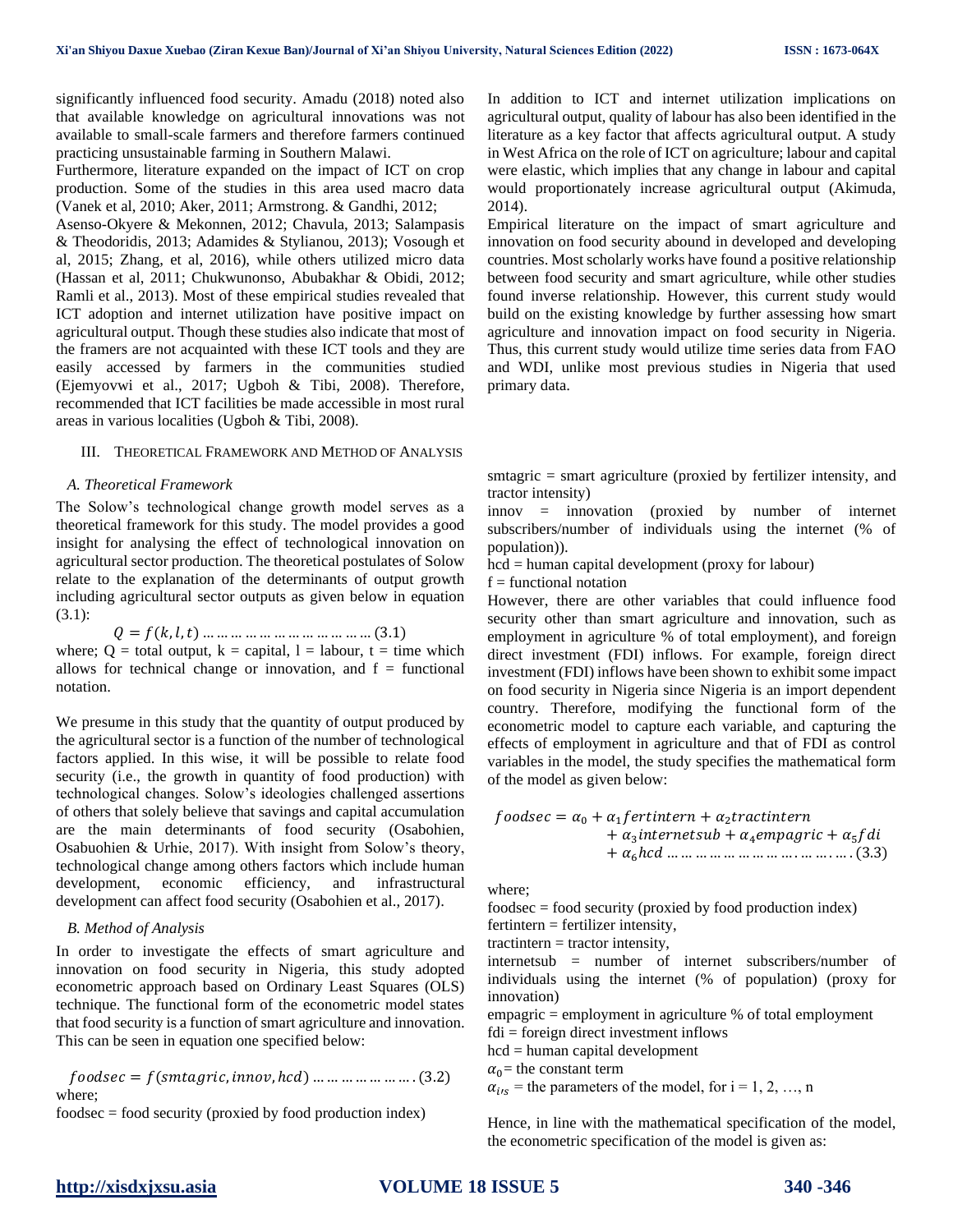| $f$ oodsec = $\alpha_0$ + $\alpha_1$ f ertintern + $\alpha_2$ tractintern |  |
|---------------------------------------------------------------------------|--|
| $+\alpha_3$ internetsub + $\alpha_4$ empagric + $\alpha_5$ f di           |  |
| $+\alpha_6 hcd + \mu_1$ (3.4)                                             |  |
| $\mathbf{u}$                                                              |  |

where; the variables remained as defined above.  $\mu_t$  = stochastic error term.

#### *C. Data and Data Sources*

The data for the study is a time series data from 1960 – 2019, sourced from World Development Indicators – WDI (2020) and Food and Agricultural Organization of the United Nations (2020) data set. While food production index (proxy for food security), , number of internet subscribers/number of individuals using the internet (% of population) (proxy for innovation), employment in agriculture % of total employment, and foreign direct investment (FDI) were sourced from WDI (2020) data set, fertilizer intensity, and tractor intensity (proxies for smart agriculture) were sourced from FAO (2020) data set. The study performed some preestimation tests such as the descriptive statistics, unit root test and cointegration test.

#### IV. RESULTS AND DISCUSSIONS

Before analyzing the model, the study looked at pre-estimation tests like the summary statistics, unit root test and the cointegration test, in order to inspect the nature and time series characteristics of the variables of the model. These are examined in the sub-sections that follows as given below:

#### *A. Summary Statistics*

The summary statistics results presented in the table 4.1 shows the raw data level forms of the model variables. It also reveals the nature and characteristics of the model variables inspected in a bid to observe whether the variables vary sufficiently in their mean, standard deviation, and minimum and maximum values. Consequently, the study presents the summary statistics of the variables applied in the model as given below in table 4.1:

**Table 4.1: Summary Statistics Results of the Model Variables**

| <b>Variable</b> | Obs | Mean      | Std. Dev. | Min         | Max       |
|-----------------|-----|-----------|-----------|-------------|-----------|
| foodsec         | 60  | 61.40779  | 35.63483  | 22.91       | 125.77    |
| fertintern      | 60  | 3.42925   | 2.846379  | .01         | 11.27     |
| tractintern     | 60  | 9875.917  | 7009.825  | 500         | 24800     |
| internetsub     | 60  | 5.548633  | 12.85764  | .008833     | 57.9175   |
| empagric        | 60  | 47.11308  | 4.624483  | 36.384      | 50.172    |
| fdi             | 60  | 1.728601  | 1.136197  | $-1.150856$ | 5.790847  |
| hcd             | 60  | 0.5469188 | 0.1427099 | 0.267353    | 0.8716762 |
|                 |     |           |           |             |           |

*Source: Author's Computation from Available Data*

The summary statistics results indicate that all the variables of the model revealed sufficient variations in their mean, standard deviations, and their minimum and maximum values respectively. The results show that there 60 observations corresponding to data generated from 1960 – 2019 for all the model variable.

#### *B. Unit Root Test*

The study applied the Augmented Dickey-Fuller (ADF) test for unit root in order to examine the level of integration or level of stationarity of the variables. Hence, the ADF test for unit root can be seen summarily as presented in table 4.2 given below:

|             |          |          | <b>First Difference</b> |          | Oder of     |
|-------------|----------|----------|-------------------------|----------|-------------|
| Level       |          |          |                         |          | Integratio  |
|             |          |          |                         |          | n           |
| Variable    | ADF      | 5%       | $ADFt-$                 | 5%       |             |
|             | t-       | Critica  | Statistic               | Critica  |             |
|             | Statist  | L        | S                       |          |             |
|             | ics      | Values   |                         | Values   |             |
| foodsec     | 0.780    | $-2.923$ | $-11.634$               | $-2.924$ | Oder one    |
|             |          |          |                         |          | (i.e. I(1)) |
| fertintern  | $-0.919$ | $-2.923$ | $-8.984$                | $-2.924$ | Oder one    |
|             |          |          |                         |          | (i.e. I(1)) |
| tractintern | 5.243    | $-2.923$ | $-7.467$                | $-2.924$ | Oder one    |
|             |          |          |                         |          | (i.e. I(1)) |
| internetsub | 3.741    | $-2.923$ | $-8.183$                | $-2.924$ | Oder one    |
|             |          |          |                         |          | (i.e. I(1)) |
| empagric    | 3.245    | $-2.923$ | $-5.070$                | $-2.924$ | Oder one    |
|             |          |          |                         |          | (i.e. I(1)) |
| fdi         | $-3.900$ | $-2.923$ |                         |          | Oder zero   |
|             |          |          |                         |          | (i.e. I(0)) |
| hcd         | $-6.751$ | $-2.923$ |                         |          | Oder zero   |
|             |          |          |                         |          | (i.e. I(0)) |

**Table 4.2: The Summary Results of Unit Root Test**

*Source: Author's Computation from Available Data*

The results of the unit root test presented in table 4.2 indicate that all the variables of the model food security (foodsec), fertilizer intensity (fertintern), tractor intensity (tractintern), number of internet subscribers/number of individuals using the internet (% of population) (internetsub), and employment in agriculture % of total employment (empagric), are all integrated of order one  $(i.e. I(1))$ , except for foreign direct investment (fdi) and human capital development (hcd) which were found to be integrated of order zero (i.e.I(0)).

### *C. Cointegration Test*

The study applied the two-step Engel cointegration test in order inspect if there exist long run relationship among the variables of the model. If there is evidence of cointegration among the variables of the model, the study would implement the error correction model (which is also known as the short run model), otherwise, the study would utilize the long run econometric model based on OLS for its analysis. The cointegration test results can be seen in table 4.3 as follows:

**Table 4.3: The Cointegration Test Results**

|      | <b>Test</b><br><b>Statistic</b> | 1% Critical<br>Value | 5% Critical<br>Value | 10%<br><b>Critical</b><br>Value |
|------|---------------------------------|----------------------|----------------------|---------------------------------|
|      |                                 |                      |                      |                                 |
| Z(t) | 0.613                           | $-3.567$             | $-2.923$             | $-2.596$                        |

*MacKinnon approximate p-value for Z(t) = 0.9879 Source: Author's Computation from Available Data*

The cointegration test results show that there is no cointegration among the variables of the model since the absolute value of the ADF t-statistic, 0.613, is less than its 5% critical value, -2.923 in absolute terms (that is; /0.613/</-2.923/). Therefore, there is no need for constructing error correction model or short run model. This implies that the long run econometric model based on OLS would suffice for the study's analysis and interpretations of results.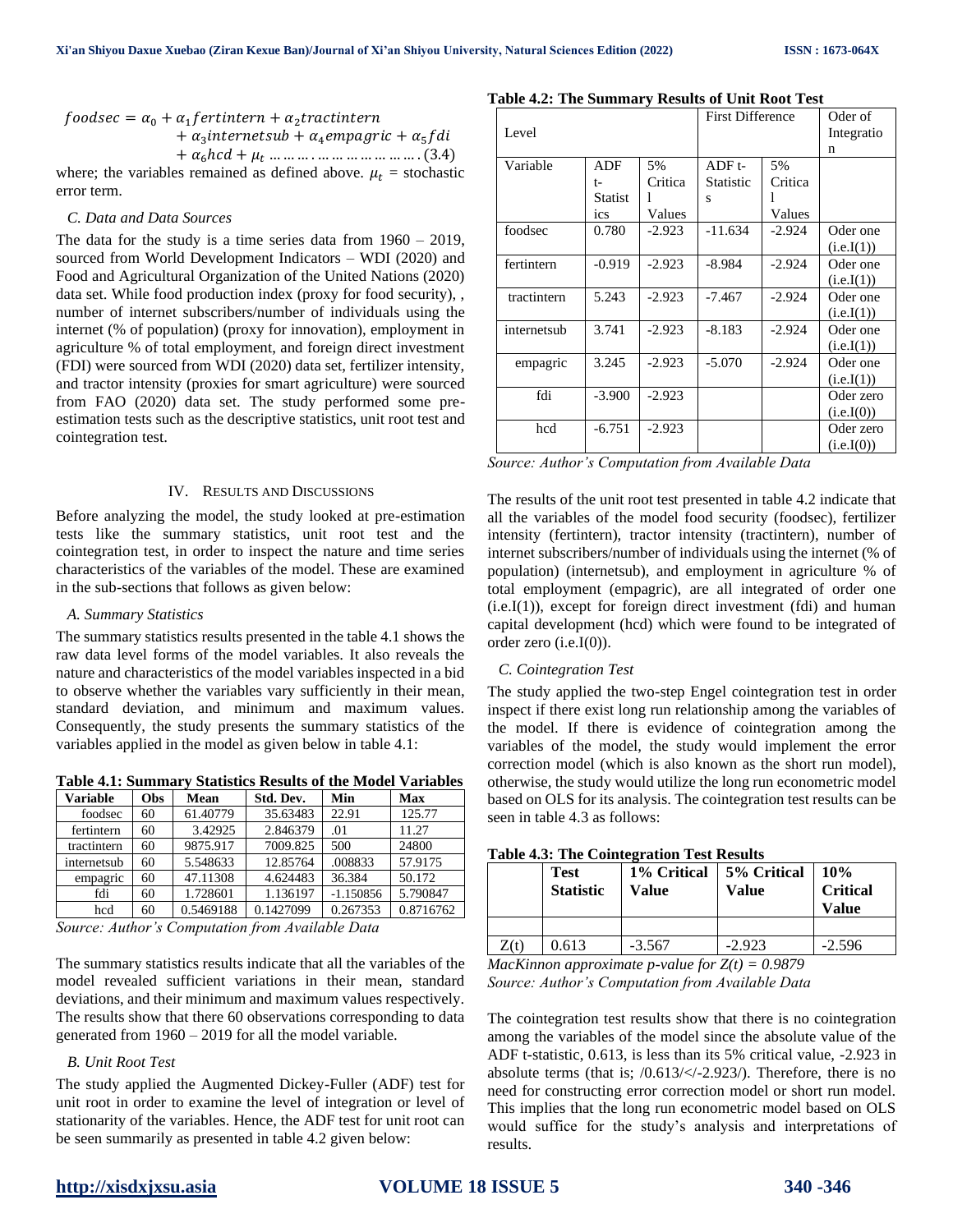#### *D. The Empirical Results of the OLS Econometric Model*

In line with the findings of the pre-estimation test and cointegration test, the study adopts the long run econometric model based on OLS for the study's analysis and interpretations of results as presented in table 4.4 below:

**Table 4.4: The Summary Results of the Econometric OLS Model (Dependent Variable = foodsec)**

| <b>Variables</b> | Coef.       | Std. Err. | t       | P> t  |
|------------------|-------------|-----------|---------|-------|
| fertintern       | $-1.378546$ | 0.5467624 | $-2.52$ | 0.015 |
| tractintern      | 0.0050153   | 0.0003763 | 13.33   | 0.000 |
| internetsub      | 0.074778    | 0.1619835 | 0.46    | 0.646 |
| empagric         | 0.8534069   | 0.6684604 | 1.28    | 0.207 |
| fdi              | 3.016793    | 0.7615282 | 3.96    | 0.000 |
| hcd              | 0.566469    | 0.2038135 | 2.78    | 0.008 |
| cons             | 52.0109     | 34.25205  | 1.52    | 0.135 |

*Source: Author's Computation from Available Data*

Table 4.4 indicates that from the econometric regression model, fertilizer intensity (fertintern) has negative significant impact on food security (foodsec). This implies that a unit increase in fertilizer intensity significantly reduces food security by about 1.378546%. This result is surprising since it is expected that a rise in fertilizer intensity would significantly increase food production and as such, contribute significantly to food security in Nigeria. The implication of this result is that in Nigeria, fertilizer intensity reduces food security significantly due largely to the use of inorganic fertilizers which may contain some chemicals that are very harmful to the land used in the food production, microorganisms, and some crops/plants. This therefore shows that natural manure or organic fertilizer should be applied instead of inorganic fertilizer. Again, the problem of land tenure system could also militate against smart agriculture emanating from fertilizer intensity in Nigeria and as such, makes food security to fall. This finding is in consonance with the finding by Stewart  $\&$ Roberts (2012), and Yousaf, Li, Lu, Ren, Cong, Fahad, & Li (2017) who found that in order to boost crop yields, numerous practices and technologies such as nutrient management practices and technologies geared towards organic fertilizer, among others, should be adopted instead of using inorganic fertilizers.

Results on tractor intensity (tractintern) revealed that it has positive significant impact on food security (foodsec). This implies that a unit increase in tractor intensity would significantly encourage food security by about 0.0050153%. This result is not surprising since it is expected that a rise in tractor intensity (tractintern) would significantly increase food production and as such, contribute significantly to food security in Nigeria. The implication of this result is that in Nigeria, the more intensive tractors are used for food production, the more food production would increase and hence, bring about significant rise in food security.

On innovation, the results on number of internet subscribers (internetsub) revealed that it has positive but insignificant impact on food security (foodsec). This implies that an improvement in innovation (internetsub) would positively but insignificantly influence food security by about 0.074778% on the average. The implication of this result is that with a continuous innovation, food security will improve in economy although, insignificantly. This study's finding is in line with the finding by Ejemeyovwi et al. (2017) who found that internet utilization is positively but insignificantly related to food security.

It was also found by the study that a percentage increase in employment in agriculture as a percentage of total employment (empagric) has positive and insignificant impact on food security (foodsec). This implies that a percentage increase in employment in agriculture (empagric) would positively but insignificantly impact food security by about 0.8534069% on the average. The implication of this result is that whenever employment in agriculture rises, food security would improve, although insignificantly.

Foreign direct investment (fdi) results also indicate that a unit increase in foreign direct investment would significantly increase food security (foodsec) by about 3.016793% on the average. This result is not surprising since it is expected that a rise in investment inflows would significantly increase food production, food inputs, and as such, contribute significantly to food security in Nigeria. The implication of this result is that in Nigeria, the inflows of foreign investments would on the average increase food security significantly.

Results on human capital development (hcd) show that a percentage improvement in human capital development (hcd) significantly increases food security (foodsec) by about 56.6469% on the average. This result is not also surprising since it is expected that an increase in the development of human capital of any economy, the more people would be more developed mentally, physically, intellectually, scientifically, agriculturally, and otherwise. This will no doubt bring about significant improvement in food security, enhanced standard of living of the people, and improved economic growth and development. Therefore, in Nigeria, enhanced in human capital development on the average, brings about significant increase in food security.

Controlling for other factors that could affect food security in Nigeria (\_cons), it was found by the study that the constant term positively but insignificantly affect food security.

#### V. CONCLUSION AND RECOMMENDATION

This study examined food security impact of smart agriculture and innovation in Africa using evidence from Nigeria. The study utilized time series data from 1960 – 2019, sourced from World Development Indicators – WDI (2019) and Food and Agricultural Organization of the United Nations (2020) data set and applied econometric approach based on OLS technique. With respect to smart agriculture, it was found that fertilizer intensity (fertintern) has negative significant impact on food security (foodsec) by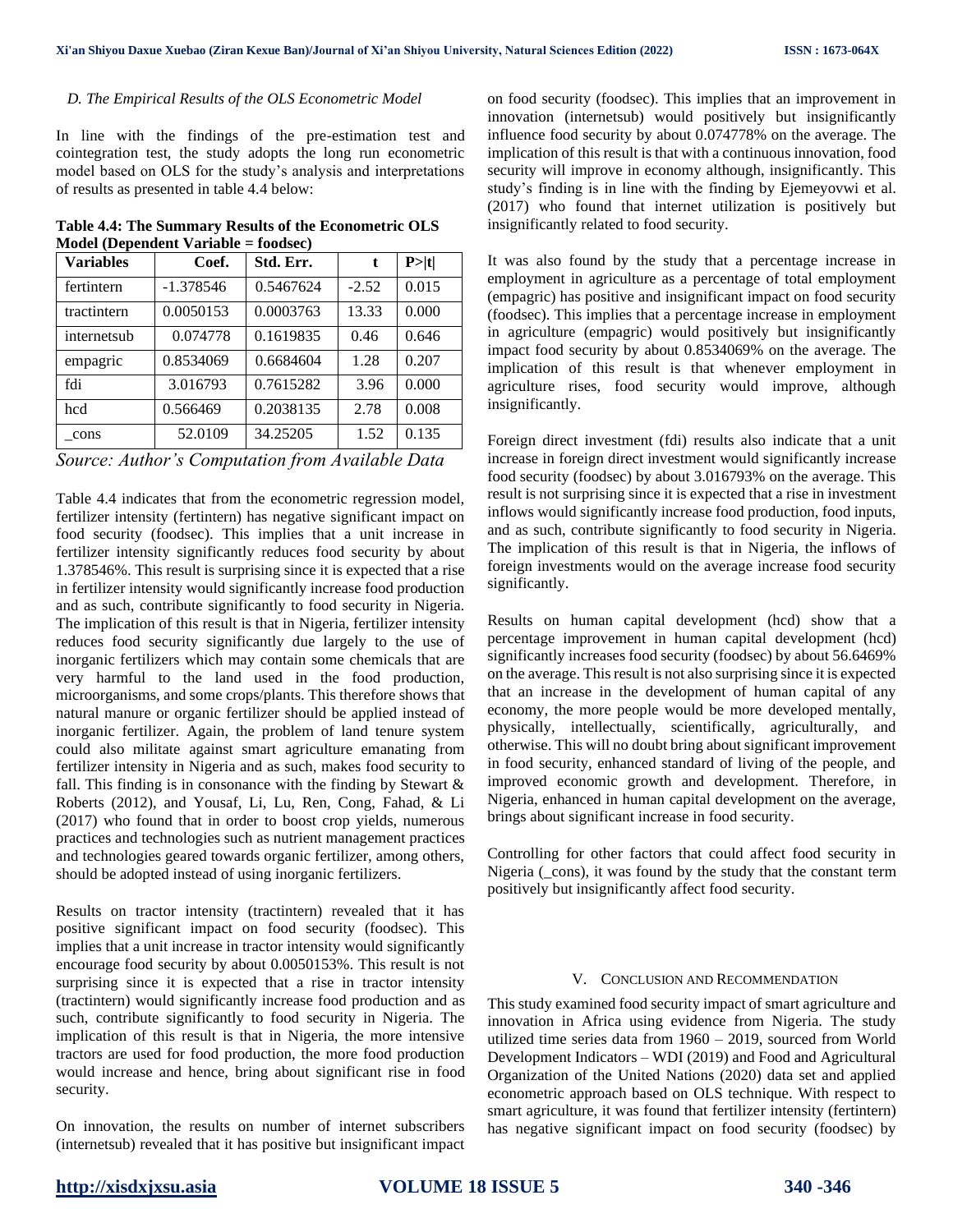about 1.378546% on the average, while that of tractor intensity (tractintern) revealed that it has positive significant impact on food security (foodsec) by about 0.0050153%. On innovation, the results on number of internet subscribers (internetsub) revealed that it has positive but insignificant impact on food security (foodsec) by about 0.074778% on the average. On the control variables, it was found that employment in agriculture has a positive and insignificant impact on food security (foodsec) by about 0.8534069% on the average, foreign direct investment (fdi) results indicate that a unit increase in foreign direct investment would significantly increase food security (foodsec) by about 3.016793%, while a percentage improvement in human capital development (hcd) significantly improves food security (foodsec) by about 56.6469% on the average.

Based on the findings of the study, the study recommends that:

1. Government and its agencies on food security should encourage people more to use natural manure or organic fertilizer instead of inorganic fertilizer. This can be done by boosting crop yields through numerous practices and technologies such as nutrient management practices and technologies geared towards organic fertilizer.

2. Again, government should try to solve the problem of land tenure system in a bid not to militate against smart agriculture, especially, that which emanates from fertilizer intensity in Nigeria which makes food security to fall.

3. Innovation was found to have positive but insignificant impact on food security, hence, government and all agencies responsible for food security should strive more to innovate the more in a bid to have a significant contribution from innovation on food security. This would held in increased production and a significant rise in food security.

4. Employment in agriculture was found to have positive and insignificant impact on food security, thus, there is need to mechanize agriculture, adopt improve seedling, crops that can withstand harsh climatic conditions. This would help to improve the positive effects of employment in agriculture and possibly, make it significant in affecting food security in Nigeria.

5. Foreign direct investment was found to significantly encourage food security in Nigeria, consequently, government and its agencies responsible for food security should try harder to create more conducive environment that would attract more foreign investments in the sector. However, there should be some form of controls in order to avoid some risks of unintended consequences of FDI inflows in the country.

6. Government should strive harder to enhance human capital development more through youth empowerment programmes and other agricultural grants schemes, especially to subsistence agriculturalists in the rural areas, to help improve food security the more.

#### **REFERENCES**

- [1] Adamides, G. and Stylianou, A. (2013). ICT and mobile phone use for agricultural knowledge sharing by Cypriot farmers. Agris on-line Papers in Economics and Informatics. 2
- [2] Adeagbo, M.O. (2012). Curbing the Menace of Food Insecurity in Nigeria's Democratic Setting. International Journal of Economic Development Research and Investment, 101-109.
- [3] Agrobusiness times report (2021). How farm innovation Nigeria is giving a breath of fresh air to agriculture. Retrieved from https://www.agrobusinessngr.com/how-farm-innovation-nigeria-is-givinga-breath-of-fresh-air-to-agriculture/
- [4] Akimuda .S. S. (2014), The Role of Information and Technology on Agricultural Output in West Africa [unpublished undergraduate research work], Department of Economics and Development Studies, Covenant University, Ota, Ogun State, Nigeria
- [5] Amadu, F.O. (2018). Three essays on the adoption, impact, and pathways of climate-smart agriculture: an ex-post impact evaluation of a natural resource management intervention in Southern Malawi. Retrieved 4th July 2021 from https://pdfs.semanticscholar.org/1377/41f90248813eb8b79a7957e0bcfa847 dfafb.pdf
- [6] Armstrong L. J., & Gandhi, N. (2012). Factors influencing the use of information and communication technology (ICT) tools by the rural farmers In Ratnagiri District of Maharashtra, India. ECU Publications Proceedings of the third national conference on Agro- infomatics and precision Agriculture. 58-63. Retrieved from: http://ro.edcu.edu.au/ecuworks2012/105
- [7] Arslan, A., McCarthy, N., Lipper, L., Asfaw, S., Cattaneo, A. (2014). Adoption and intensity of adoption of conservation farming practices in Zambia. Agriculture, Ecosystems and Environment 187, 72–86.
- [8] Asenso-Okyere, K., and Mekonnen, D., A. (2012), The Importance of ICTs in the Provision of Information for Improving Agricultural Productivity and Rural Incomes in Africa. United Nations Development Programme Regional Bureau for Africa. Working paper 2012 - 015
- [9] Chavula, K. H., (2013). The role of ICTs in agricultural production in Africa. Journal of Development and Agricultural Economics, 7(7), 279 – 289; DOI: 10.5897/JDAE2013.0517. http://www.academicjournals.org/JDAE
- [10] Chukwunonso F., Abubakhar A. & Obidi, N., (2012). The Adoption of Information and Communication Technology (ICT) in Agriculture in Adamawa State, Nigeria. African Journal of Agricultural Research and Development, 5(3), ISSN: 2141-0097.
- [11] Ejemeyovwi, J., Akhigbemidu, A, Agharevba, W, Arome, V., Akaraiwe, O., Ogunlusi, T., & Owuama, I. (2017). Can ICT Adoption Aid Crop Production in Nigeria? (Smart-Agriculture). International Journal of English Literature and Social Sciences (IJELS), 2(6), 1-9. https://dx.doi.org/10.24001/ijels.2.6.1 ISSN: 2456-762
- [12] EIU (2020). Global food security index (2019). Strengthening the food systems and the environment through innovation and investment. A report from The Economist Intelligence Unit.
- [13] FAO., IFAD. and WFP. (2015). The state of food insecurity in the world 2015. Proceedings of the Meeting of the International Hunger Targets: Taking Stock of Uneven Progress, (HTTSUP'15), Food and Agriculture Organization of the United Nations, Rome.
- [14] FAO IFAD, UNICEF, WFP, and WHO. (2018). The State of Food Security and Nutrition in the World 2018. Building Climate Resilience for Food Security and Nutrition. Technical report, FAO, Rome.
- [15] Food and Agricultural Organization, United Nations (2020). FAOSTAT, Fertilizers indicators, Available Online At: http://www.fao.org/faostat/en/#data/EF
- [16] Hasan, K., Desiere, S., D'Haese, M., & Kumar, L. (2018). Impact of climatesmart agriculture adoption on the food security of coastal farmers in Bangladesh, Food Secuirty: The Science, Sociology and Economics of food Production and Access to Food. Springer; the International society for Plant Pathology, 10(4), 1073-1088.
- [17] Hassan, M.S., Yassin, S.M., Shaffril, H.A., Othman, M.S., Samah, B.A., & Samah A.A. (2011). Receiving the agriculture information through mass media and interpersonal sources among the rural community. American Journal of Agricultural and Biological Sciences, 6(3), 451 - 461.
- [18] Idris, A., Otekunirin, O., Akinbode, S., Otekunirin, O. (2020). Food Security in Nigeria: Impetus for Growth and Development. Journal of Agriculture Economics and Rural Development, 6(2), 808-820. DOI 10.6084/M9.FIGSHARE.12949352
- [19] International Food Policy Research Institute (2002) IFPRI Annual Report.
- [20] Iorliam, A, Iorliam, I.B. & Blum, S. (2021). Internet of Things for Smart Agriculture in Nigeria and Africa: A Review. International Journal of Latest Technology in Engineering, Management & Applied Science (IJLTEMAS), 10(2), 7-12. https://www.researchgate.net/publication/349868793
- [21] Islam D. and Berkes, F. (2016). Indigenous peoples' fisheries and food security: A case from northern Canada. Food Secur.;8(4):815–826.